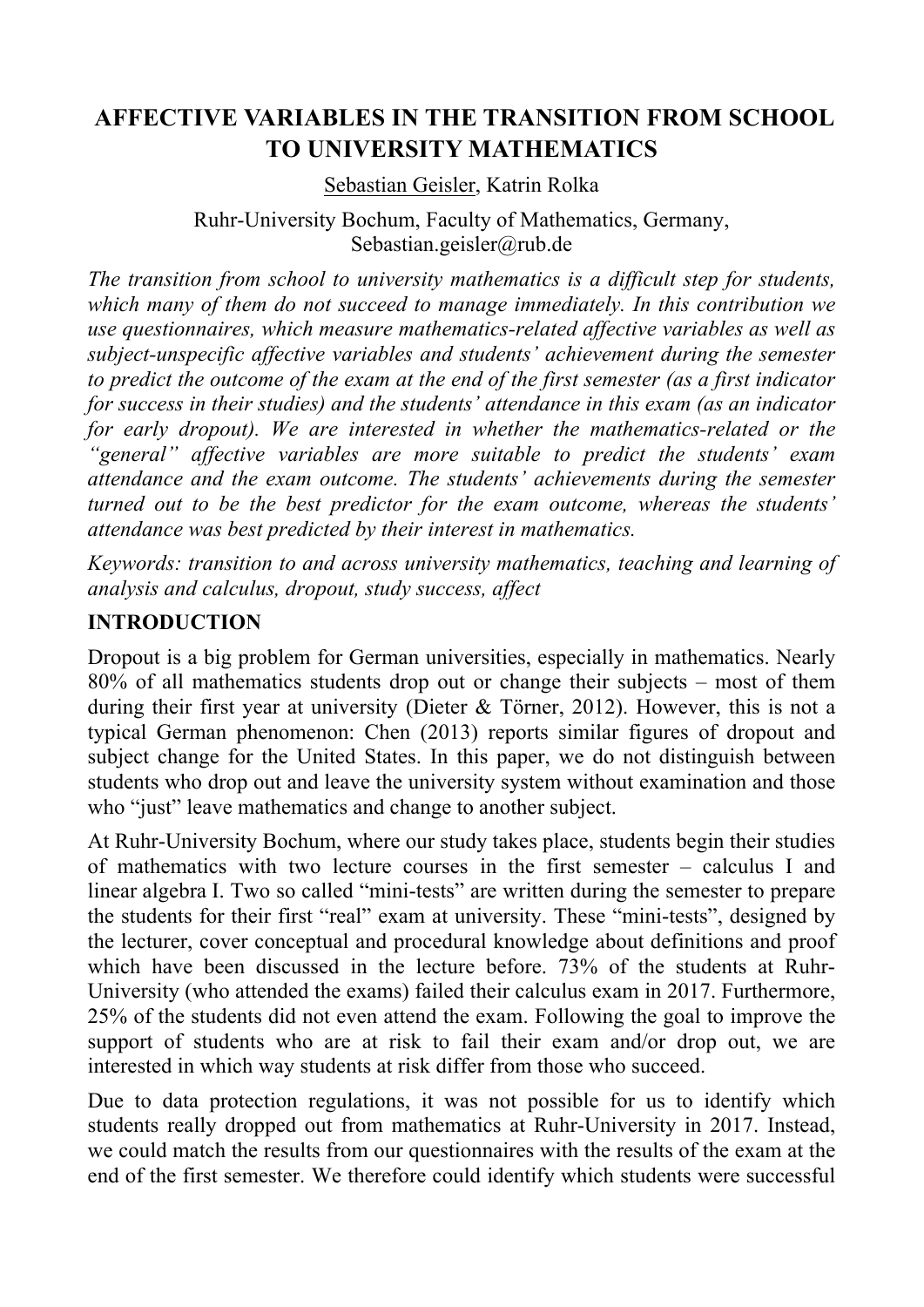in their exam, which failed and which did not attend the exam. Students who did not attend the exams might have dropped out before or may be at risk to drop out soon. Baars and Arnold (2014) found that students who do not attend their exams in the first semester have a high risk to drop out.

## **THEORETICAL BACKGROUND**

Both, dropout and study success, are considered to be influenced by multiple factors, which are often called predictors, such as the socio-economic and school background. personal psychological prerequisites, learning behaviour and study conditions (Tinto, 1975; Heublein et al., 2009; Thiel et al., 2008).

The predictors, which are listed by the students for their decision to drop out, are called dropout reasons. In Germany, most dropped out mathematics students name the course requirements (e.g. failed exams, work-overload) (33%) and low motivation (25%) as their main reasons to quit their studies of mathematics. Other reasons such as study-conditions (13%) and reasons related to health- or financial problems (12%) and personal reasons like family problems (10%), were less important – specially for early dropout (Heublein et al., 2009).

Given the fact, that most dropped out mathematics students in Germany name the requirements at university and their lack of motivation as crucial for their decision to drop out, we want to shed light on the following affective variables, which are considered to influence the students' motivation and academic achievements: mathematical self-concept, interest in mathematics, beliefs concerning the nature of mathematics, basic needs and general self-efficacy. These variables are briefly discussed in the following.

## **Mathematical self-concept**

The self-concept can be seen as the mental model of one's personal competences, abilities and properties, or "in very broad terms, self-concept is a person's perception of himself" (Shavelson, Hubner, and Stanton, 1976 as cited in Bong and Skaalvik, 2002). The self-concept is influenced by the students' former experiences and achievements and can itself influence students' motivation (Bong and Skaalvik, 2002). The self-concept is considered to be domain specific. Rach and Heinze (2016) found that the mathematical self-concept is a significant predictor for dropout but not for students' success in the first semester.

### **Interest in mathematics**

The interest in mathematics is considered to have a positive impact on the learning of mathematics. Schiefele et al. (1993) define interest as a specific relation between a person and an object. The interest in the subject that one is studying is rather stable, since it has been developed over a longer time through different experiences.

Due to contradictory results in various studies the impact of interest in mathematics on students' performance and success in their studies of mathematics remains uncertain. Rach and Heinze (2016) found no significant influence of the interest in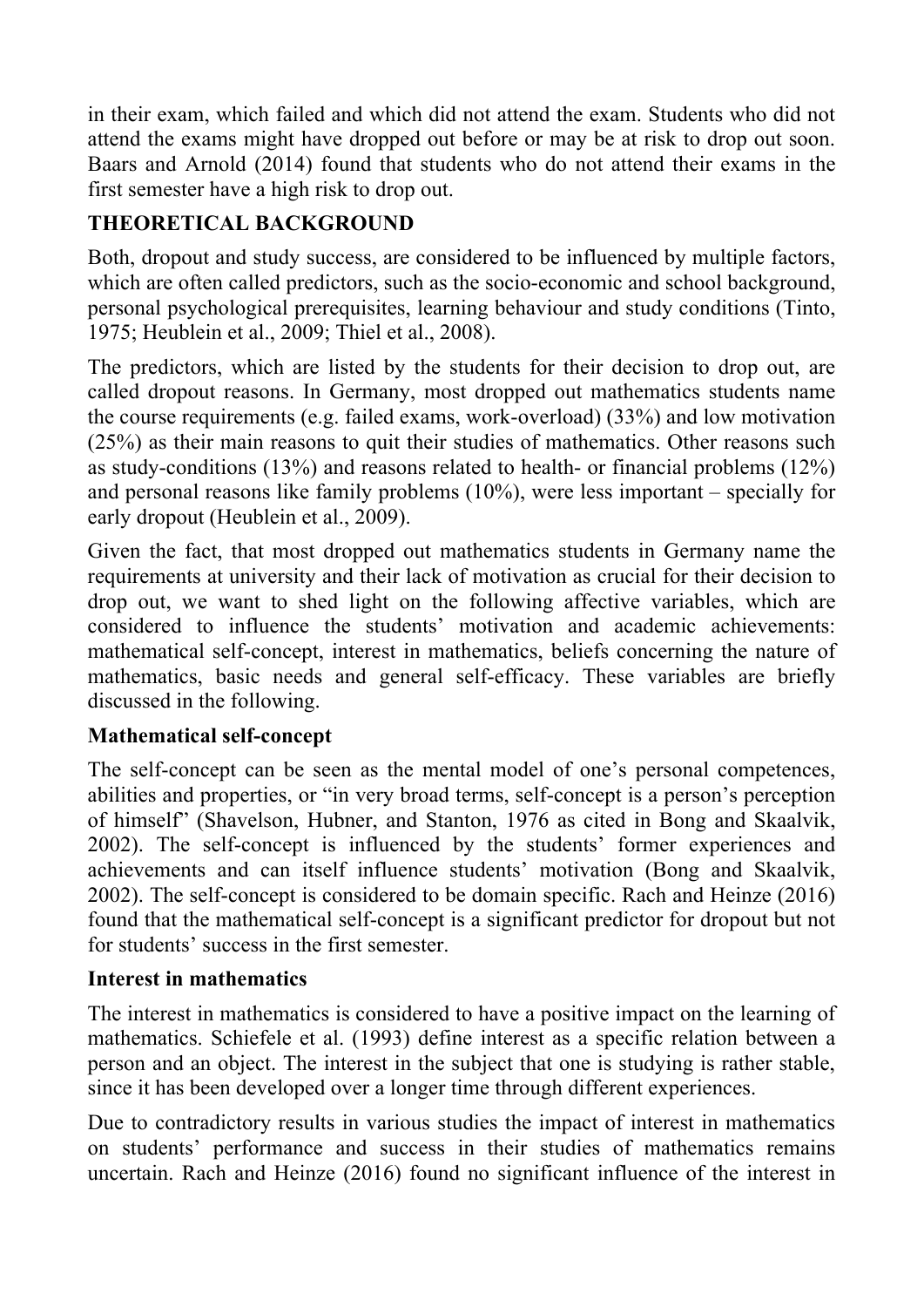mathematics on students' success during the first semester or on their risk to drop out. However, Blömeke (2009) found significant correlations between the interest in mathematics and the students' intention to drop out.

### **Beliefs concerning the nature of mathematics**

It has been widely discussed that the nature of mathematics changes with the transition from school to university (e.g. Rach and Heinze, 2016). Mathematics in German schools is often focused on applying mathematical techniques to solve real world problems (modelling, problem solving). New mathematical contents are regularly presented more intuitively with examples and illustrations and yield on an intuitive or practical understanding of the concepts. Mathematics at university is more theoretically and proof oriented. New concepts are presented in a rather formal and abstract way and therefore less illustrated than in school. The focus often lies on encouraging logical and abstract thinking. The students have to develop understanding for deductive argumentations and proof – applying the theory is less important than at school. This change from a practical to a theoretical approach is not easy for most students. Many of them feel a big gap between mathematics at school and university (Geisler, 2017). This feeling might be a result of unfulfilled expectations and incongruences between the mathematical "reality" at university and their established beliefs concerning the nature of mathematics, which are based on their school experiences. Daskalogianni and Simpson (2001) call this phenomenon "belief overhang". Andrà, Magnano and Morselli (2011) found hints that students' beliefs concerning the nature of mathematics can influence their decision to drop out or to stay. Traditionally we distinguish between a *static* view, where mathematics is viewed as a summary of (unconnected) rules, facts and techniques, and a *dynamic* view, where mathematics is considered as a process and a creative field of research (Grigutsch and Törner, 1998). However, it is yet unclear which beliefs are beneficial for a successful transition from school to university.

## **Basic Needs**

Following the framework of self-determination theory (Ryan & Deci, 2000), there are three basic psychological needs that are important for the well-being of humans and to generate motivation: social relatedness, competence and autonomy. In the special situation of the transition from school to university mathematics, many students do not experience autonomy and competence (Liebendörfer and Hochmuth, 2013). This is problematic since Faye and Sharp (2008) found that especially the feeling of competence is strongly associated with motivation in university. In an explorative case-study, we found hints for the impact of social relatedness and competence on the decision to drop out (Geisler, 2017).

## **General self-efficacy**

The general self-efficacy is the strength of a persons' belief to be able to reach certain goals and to solve problems by his or her own competences and abilities (Luszczynska et al., 2005). This general belief is not limited to a special domain like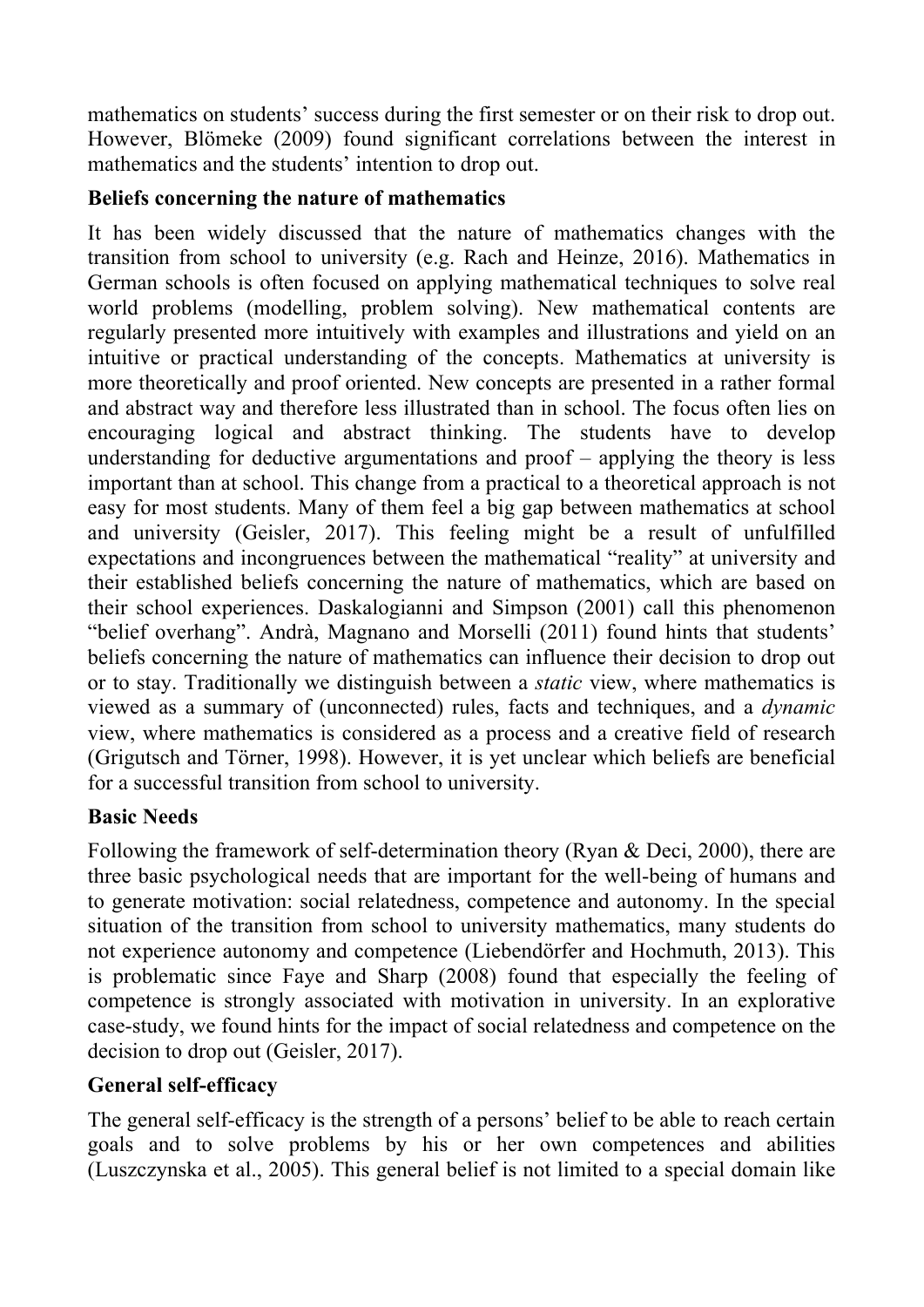mathematics or special academic settings. In contrast to the self-concept, self-efficacy is more focused on the consequences of one's own competences and abilities than on the competences and abilities themselves. That's why self-concept is rather past oriented whereas the self-efficacy focuses on the future (Bong and Skaalvik, 2002). Besides, self-concept is considered to be the more stable variable. Self-efficacy can influence the students' motivation in the sense that students who believe that they are able to succeed in their studies of mathematics are more motivated to put effort in their learning than those who believe that they have no chance in the exams. Selfefficacy is therefore associated with academic achievement (Luszczynska et al., 2005; Bong and Skaalvik, 2002). Students with lower self-efficacy have a higher risk to drop out than those with higher self-efficacy (Krieger, 2011).

### **Achievement during the semester**

The students' achievement is an important factor for success and dropout. In Tinto's (1975) framework, achievement, as a part of the academic integration, is important for the decision to drop out or to stay. In an explorative case-study, Geisler (2017) found hints that students who are not satisfied with their achievement during the first semester sometimes drop out, even if they are successful in their exams at the end of the semester. Though achievement is closely connected with the perceived feeling of competence.

## **RESEARCH QUESTIONS**

In order to support students who are at risk to fail their exam or even to drop out we want to know in which way these students differ from those who succeed. Following the theoretical background described above, we decided to focus on the students' achievements during the first semester and on affective variables which are likely to influence students' motivation. Since the dropout rate in mathematics is high compared to other subjects, it seems plausible that mathematics related variables have an important impact on dropout and success. We therefore distinguish between mathematics-related affective variables (mathematical self-concept, interest in mathematics, beliefs concerning the nature of mathematics) and more "general" affective variables (basic needs, self-efficacy). We are interested in whether the mathematics-related or the "general" affective variables are more suitable to predict students' exam attendance and their exam outcome. This leads to the following research questions:

*Differences between the three groups of students* 

1) Which differences in the affective variables and the achievements can be found between students who do not attend the exam, students who fail in the exam and those who succeed?

### *Prediction of the students' exam attendance*

2.1) In which way can the mathematics-related affective variables predict the students' attendance for the exam at the end of the first semester?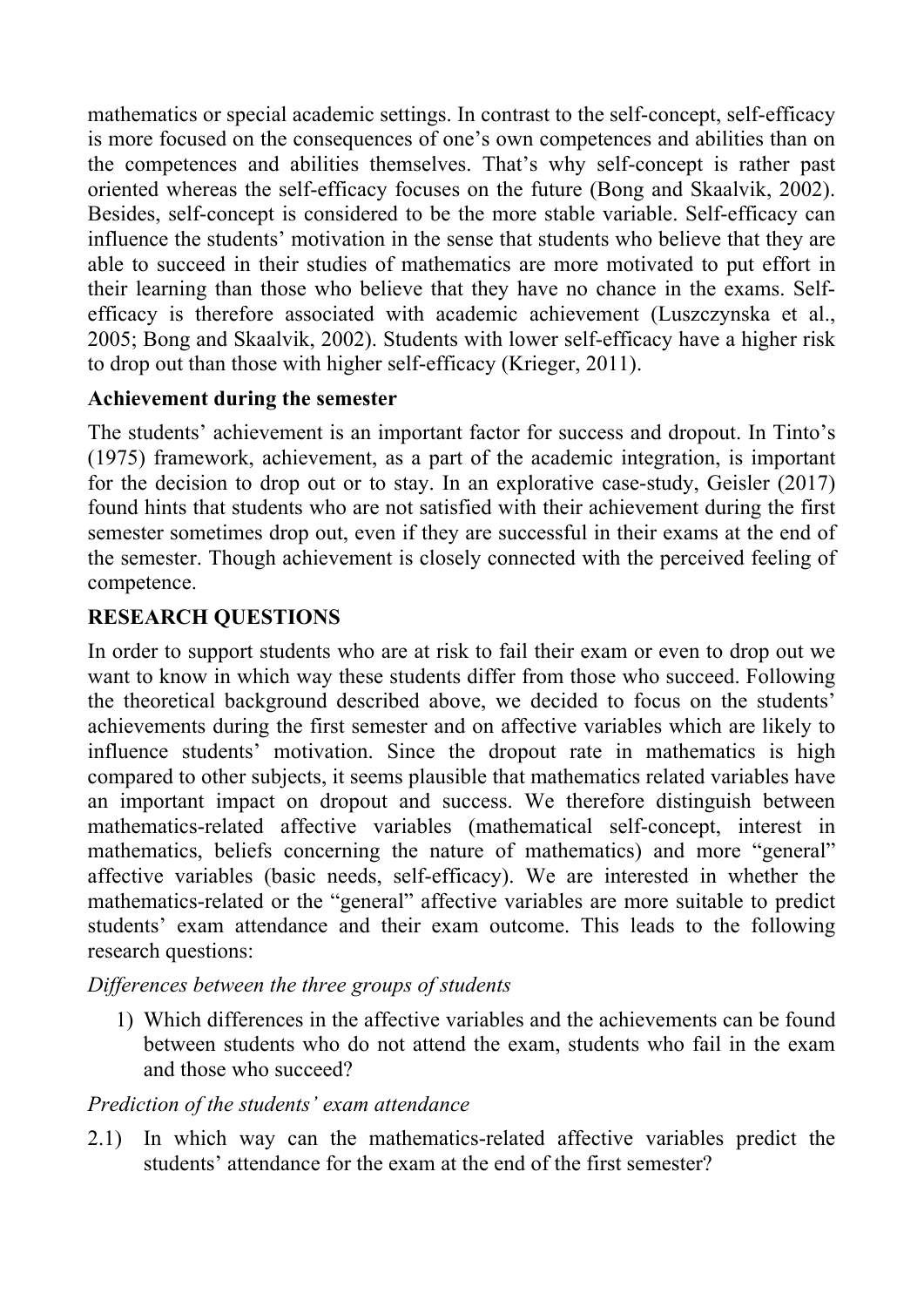2.2) In which way can the "general" affective variables and the students' achievements approve this prediction?

*Prediction of the exam outcome*

- 3.1) In which way can the mathematics-related affective variables predict the outcome of the exam at the end of the first semester?
- 3.2) In which way can the "general" affective variables and the students' achievements approve this prediction?

### **METHODOLOGY**

209 students in the calculus lecture in wintersemester 2016/17 voluntarily participated in our study. Undergraduate mathematics students as well as pre-service teachers in mathematics usually attend this lecture during their first year at university. The questionnaires were filled out during the lecture in the mid of the first semester, taking into account that students cannot rate their satisfaction of the basic needs at the begin of the semester. Due to incomplete datasets, only N=193 cases could be included in our analysis. The instruments used in our questionnaire can be found in Table 1.

| construct          | source                       | No. of items /     | Item-example                                                         |
|--------------------|------------------------------|--------------------|----------------------------------------------------------------------|
|                    |                              | Crobach's $\alpha$ |                                                                      |
| Interest           | Schiefele et al.<br>2007     | 12/0.82            | "It is personally important for me<br>that I can study mathematics." |
| Self-Concept       | Kauper et al.<br>2012        | 4/0.82             | "I am very good in mathematics."                                     |
| Beliefs: static    | Laschke $\&$<br>Blömeke 2013 | 6/0.67             | "Mathematics means learning,<br>remembering and applying."           |
| Beliefs: dynamic   | Laschke &<br>Blömeke 2013    | 6/0.73             | "Mathematics involves creativity"<br>and new ideas."                 |
| Social Relatedness | Kauper et al.<br>2012        | 6/0.78             | "I feel comfortable with the other<br>students."                     |
| Competence         | Kauper et al.<br>2012        | 3/0.66             | "I get clear and detailed feedback<br>on my achievements."           |
| Autonomy           | Kauper et al.<br>2012        | 3/0.58             | "I can do tasks in my way."                                          |
| Self-Efficacy      | Beierlein et al.<br>2012     | 3/0.88             | "I can solve most problems on my<br>own"                             |

#### **Table 1: Instruments with numbers of items, reliability and item-example**

All reliabilities (Cronbachs  $\alpha$ ) were at least sufficient – except for the reliability of the autonomy-subscale. All items were answered on a five-point Likert scale (1=totally disagree; 5=totally agree). To measure the students' achievement during the semester, we used their results in the first "mini-test" (1 to 12 points).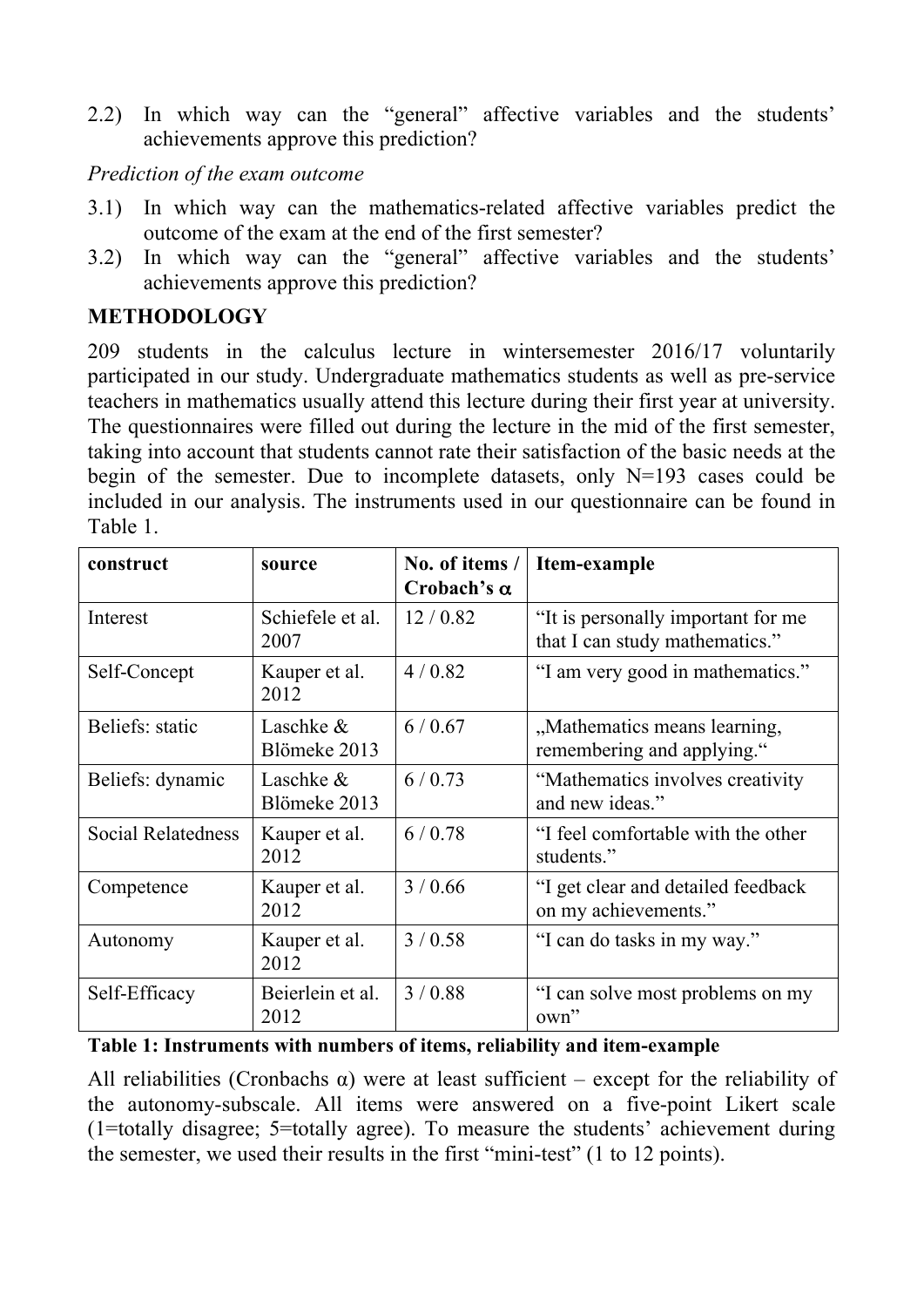The results of the questionnaires were analysed using a MANOVA (to prevent the accumulation of the  $\alpha$ -error compared with t-tests) to answer research question 1. To answer the other research questions, we used linear and binary logistic regressions.

#### **RESULTS**

Students who do not attend the exam at the end of the first semester differ significantly from those who fail the exam and those who succeed in almost all affective variables (research question 1), except for the static beliefs (Table 2). Focussing on the mathematics-related affective variables, the biggest difference between the three groups of students can be found in the interest in mathematics, which can explain 13% of the variance  $(\eta^2=0.13***)$ . Regarding the "general" affective variables, the self-efficacy turned out to explain the most variance between the three groups of students ( $\eta^2$ =0.1\*\*\*). Taking into account all measured variables, the biggest difference between the three groups of students can be found in their achievements in the "mini-test"  $(\eta^2=0.19***)$ .

|                         | <b>No Attendance</b><br>$N = 54$ |           | Failed<br>$N = 101$ |      | <b>Succeeded</b><br>$N = 38$ |           |       |               |
|-------------------------|----------------------------------|-----------|---------------------|------|------------------------------|-----------|-------|---------------|
|                         | $\boldsymbol{M}$                 | <b>SD</b> | $\boldsymbol{M}$    | SD   | $\boldsymbol{M}$             | <b>SD</b> | F     | $\eta^2$      |
| <b>Interest</b>         | 2.99                             | 0.66      | 3.43                | 0.7  | 3.7                          | 0.56      | 13.89 | ***<br>0.13   |
| <b>Self-Concept</b>     | 2.64                             | 0.83      | 2.93                | 0.67 | 3.11                         | 0.58      | 5.45  | $0.05***$     |
| <b>Beliefs: static</b>  | 3.77                             | 0.66      | 3.79                | 0.58 | 3.68                         | 0.5       | 0.46  |               |
| <b>Beliefs: dynamic</b> | 3.07                             | 0.68      | 3.46                | 0.65 | 3.56                         | 0.62      | 8.22  | $0.08***$     |
| <b>Self-Efficacy</b>    | 2.46                             | 0.96      | 2.78                | 0.78 | 3.25                         | 0.69      | 10.18 | ***<br>0.1    |
| <b>Social Related.</b>  | 3.77                             | 0.68      | 4.07                | 0.55 | 4.23                         | 0.57      | 7.69  | $0.08***$     |
| Competence              | 2.94                             | 0.87      | 3.23                | 0.86 | 3.43                         | 0.81      | 3.91  | $0.04^*$      |
| <b>Autonomy</b>         | 2.89                             | 0.72      | 3.28                | 0.79 | 3.42                         | 0.66      | 6.83  | $0.07***$     |
| <b>Achievement</b>      | 6.19                             | 3.9       | 7.81                | 3.16 | 10.89                        | 2.75      | 22.74 | $***$<br>0.19 |

**Table 2: Means, standard deviations and results of the variance analysis \*p<0.05 \*\*p<0.01 \*\*\*p<0.001**

To answer research questions 2.1 and 2.2, three different logistic regression models were tested (Table 3). Model 1 only contains the mathematics-related affective variables. The only significant predictor for the students' attendance in this model was interest in mathematics. Model 1 can explain 19% of the variance and is able to classify 71% of the students correctly as attending or not attending. Model 2 additionally contains the affective variables basic needs and self-efficacy. None of these variables has a significant influence on the students' attendance and they do not improve the students' classification. In contrast, the students' achievements are a (weak) significant predictor for the students' attendance (Model 3). The inclusion of the students' achievement can improve the classification of the students (75.1%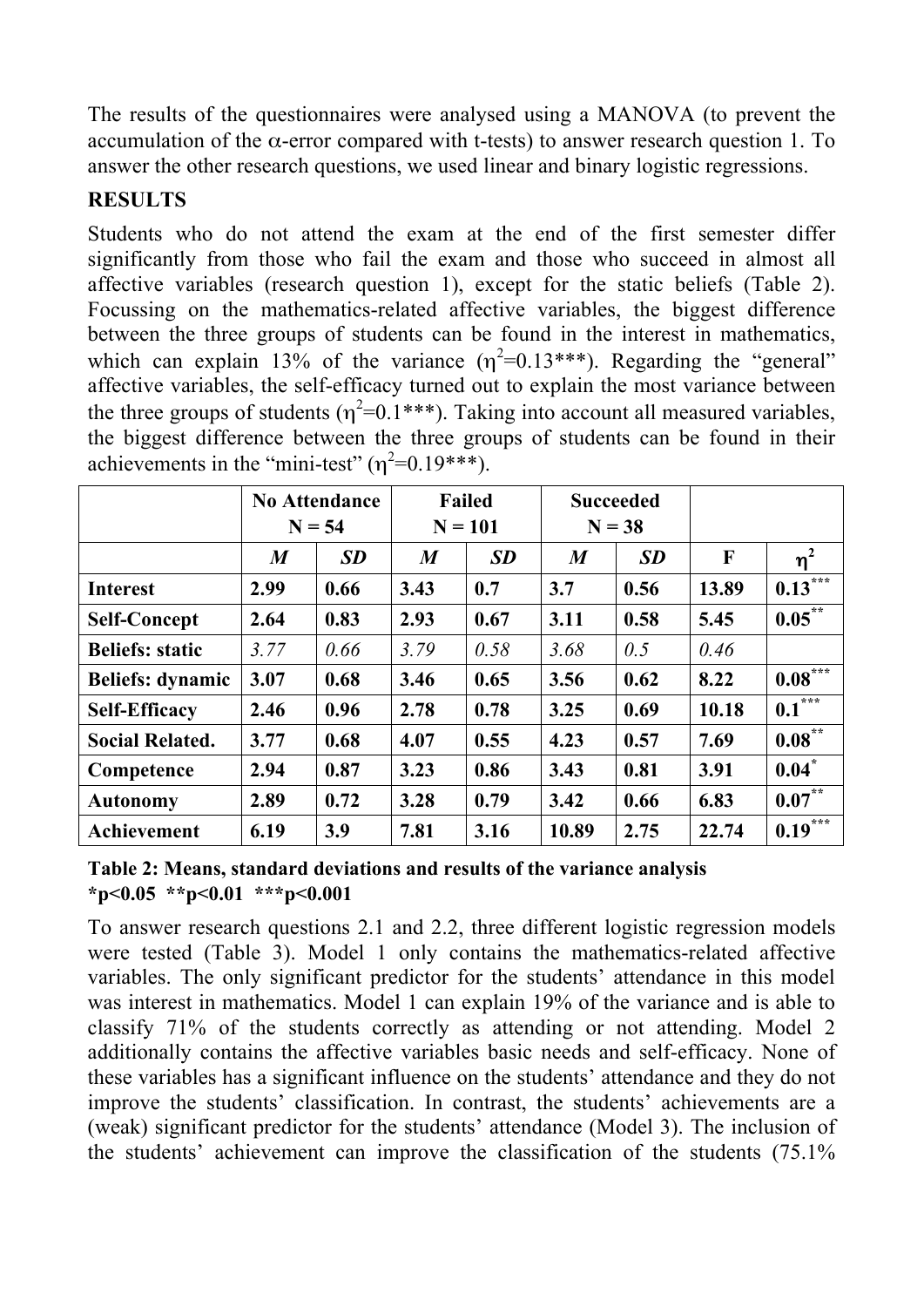|                               | <b>Model 1</b> | <b>Model 2</b> | <b>Model 3</b> |
|-------------------------------|----------------|----------------|----------------|
| <b>Interest</b>               | $2.43***$      | $2.5***$       | $2.42$ **      |
| <b>Self-Concept</b>           | 1.22           | 0.89           | 0.8            |
| <b>Beliefs: static</b>        | 1.14           | 1.3            | 1.29           |
| Beliefs: dynamic              | 1.66           | 1.3            | 1.24           |
| <b>Self-Efficacy</b>          |                | 1.33           | 1.18           |
| <b>Social Relatedness</b>     |                | 1.3            | 1.14           |
| Competence                    |                | 0.93           | 1.04           |
| <b>Autonomy</b>               |                | 1.4            | 1.39           |
| <b>Achievement</b>            |                |                | $1.13*$        |
| Nagelkerke's $R^2$            | 0.19           | 0.22           | 0.26           |
| <b>Correct classification</b> | 71 %           | 71 %           | 75.1 %         |

correct) and increases the explained variance (Nagelkerke's  $R^2=0.26$ ). Note that the interest in mathematics is still the most significant predictor in Model 3.

#### **Table 3: Results (coefficients Exp(B)) of the logistic regression to predict the exam attendance - \*p<0.05 \*\*p<0.01**

We used three linear regression models to answer research questions 3.1 and 3.2 (Table 4). In Model 1 only the mathematics-related affective variables were included.

|                           | <b>Model 1</b> | <b>Model 2</b> | <b>Model 3</b> |
|---------------------------|----------------|----------------|----------------|
| <b>Interest</b>           | 0.08           | 0.06           | 0.01           |
| <b>Self-Concept</b>       | 0.17           | $-0.03$        | 0.04           |
| <b>Beliefs: static</b>    | $-0.09$        | $-0.01$        | 0.02           |
| <b>Beliefs:</b> dynamic   | 0.05           | $-0.02$        | $-0.05$        |
| <b>Self-Efficacy</b>      |                | $****$<br>0.41 | $0.2^*$        |
| <b>Social Relatedness</b> |                | 0.11           | 0.07           |
| Competence                |                | $-0.08$        | 0.02           |
| <b>Autonomy</b>           |                | $-0.03$        | $-0.07$        |
| <b>Achievement</b>        |                |                | $0.54***$      |
| $\mathbf{R}^2$            | 0.05           | 0.13           | 0.37           |

#### **Table 4: Results (standardized beta coefficients) of the linear regression to predict the exam outcome - \*p<0.05 \*\*\*p<0.001**

None of them can predict the exam outcome significantly. All these variables together only explain 5% of the variance in the exam outcome. The "general" affective variables, specially the self-efficacy, seem to have a bigger impact on the exam outcome (Model 2). The inclusion of these variables improves the variance that can be explained  $(R^2=0.13)$ . The self-efficacy is a highly significant predictor. The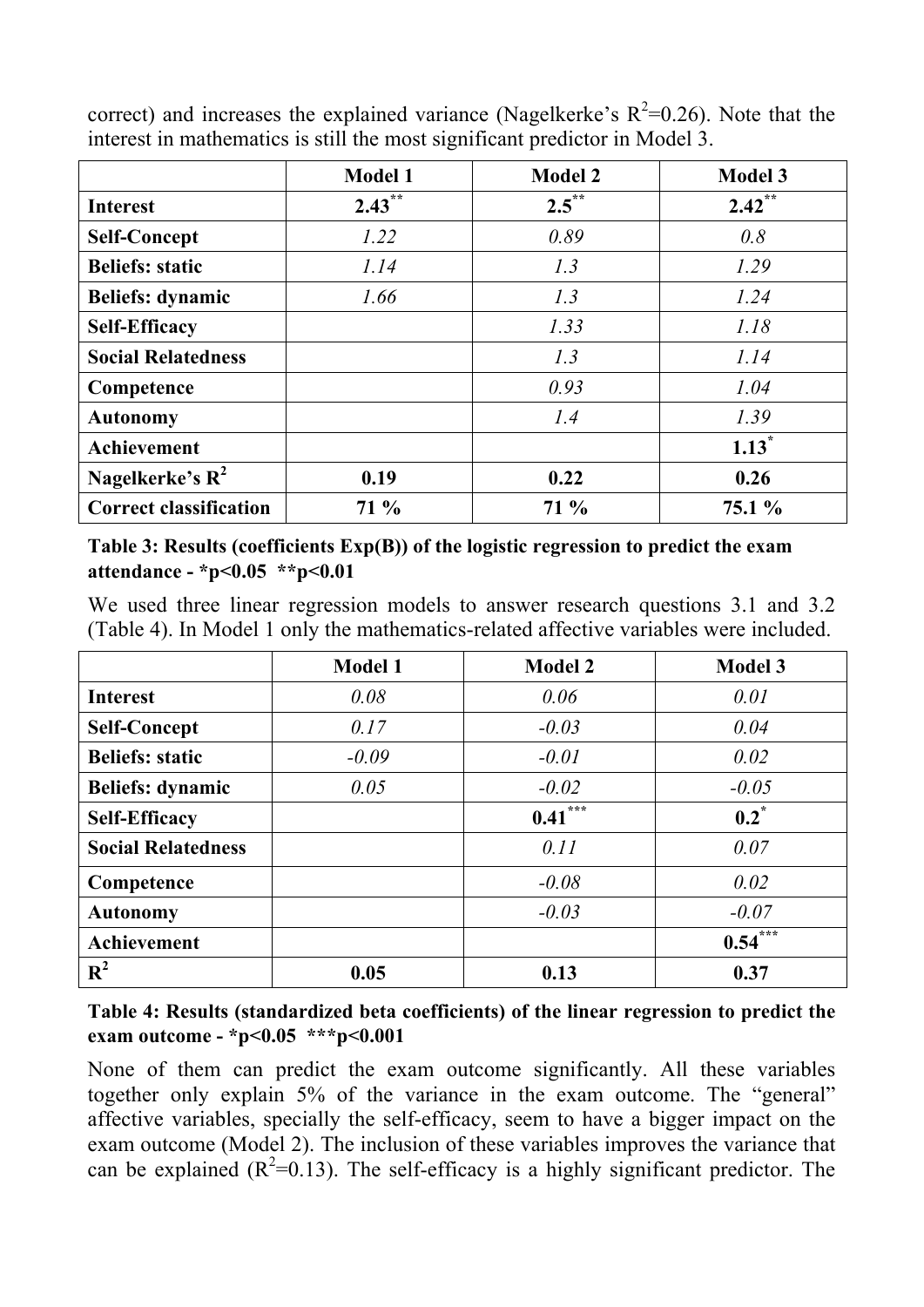most important (highly significant) predictor for the exam outcome is the students' achievement in the "mini-test" (Model 3). The inclusion of the achievement increases the explained variance to 37%. Multicollinearity of the variables in our models is at least tolerable (tolerance>0.48, VIF<2) and should not have a big impact on results.

## **CONCLUSION**

The interest in mathematics is the most important predictor for exam attendance in our study, whereas the mathematical self-concept has no significant influence. This is contradictory to Rach's and Heinze's (2016) findings, where only the mathematical self-concept was able to predict the attendance. However, both studies have in common that a mathematics-related affective variable is the most important predictor for the attendance, whereas the "general" affective variables have no influence.

The mathematics-related affective variables do not predict the exam outcome. The only affective variable that significantly predicts the exam outcome is the general self-efficacy. This is rather surprising, taking into account that self-efficacy and selfconcept are (at least theoretically) closely connected variables and it seemed plausible that the mathematics-related variable provides more insights. However, in contrast to the mathematical self-concept, the general self-efficacy is not only focussed on one's competences and achievements in mathematics but also takes into account subject unspecific competences which could be beneficial at university, too.

All in all, it turned out that the students' achievements can predict both, exam outcome and exam attendance. Interest in mathematics is suitable to predict the exam attendance, whereas self-efficacy can predict the exam outcome. Firstly, this finding shows that, mathematics related as well as general affective variables play an important role in the transition from school to university. Secondly, it suggests that success and dropout should not necessarily be viewed as two sides of a coin.

Our study has some limitations. We conducted data from only one university, which could lead to cohort specialities. Furthermore, questionnaires were filled out in the mid of the semester during the lecture. Students who do not (regularly) attend lectures or have dropped out before have not been captured by our study. Some results might be different if we could capture those students, too.

Our on-going research will now focus on a more detailed characterisation of dropped out students, taking into account cognitive and metacognitive variables (e.g. students learning behaviour) as well. In addition, it seems to be useful to identify different types of dropped out students in mathematics. This might help to design and evaluate more individualized supporting programs for students in the transition.

### **REFERENCES**

Andrà, C., Magnano, G. & Morselli, F. (2011). Drop-out undergraduate students in mathematics: an exploratory study. In Roesken, B. & Casper, M. (Eds.), Current State of Research on Mathematical Beliefs XVII. Proceedings of the MAVI-17 Conference September 17-20, 2011, Bochum, Germany 13–22.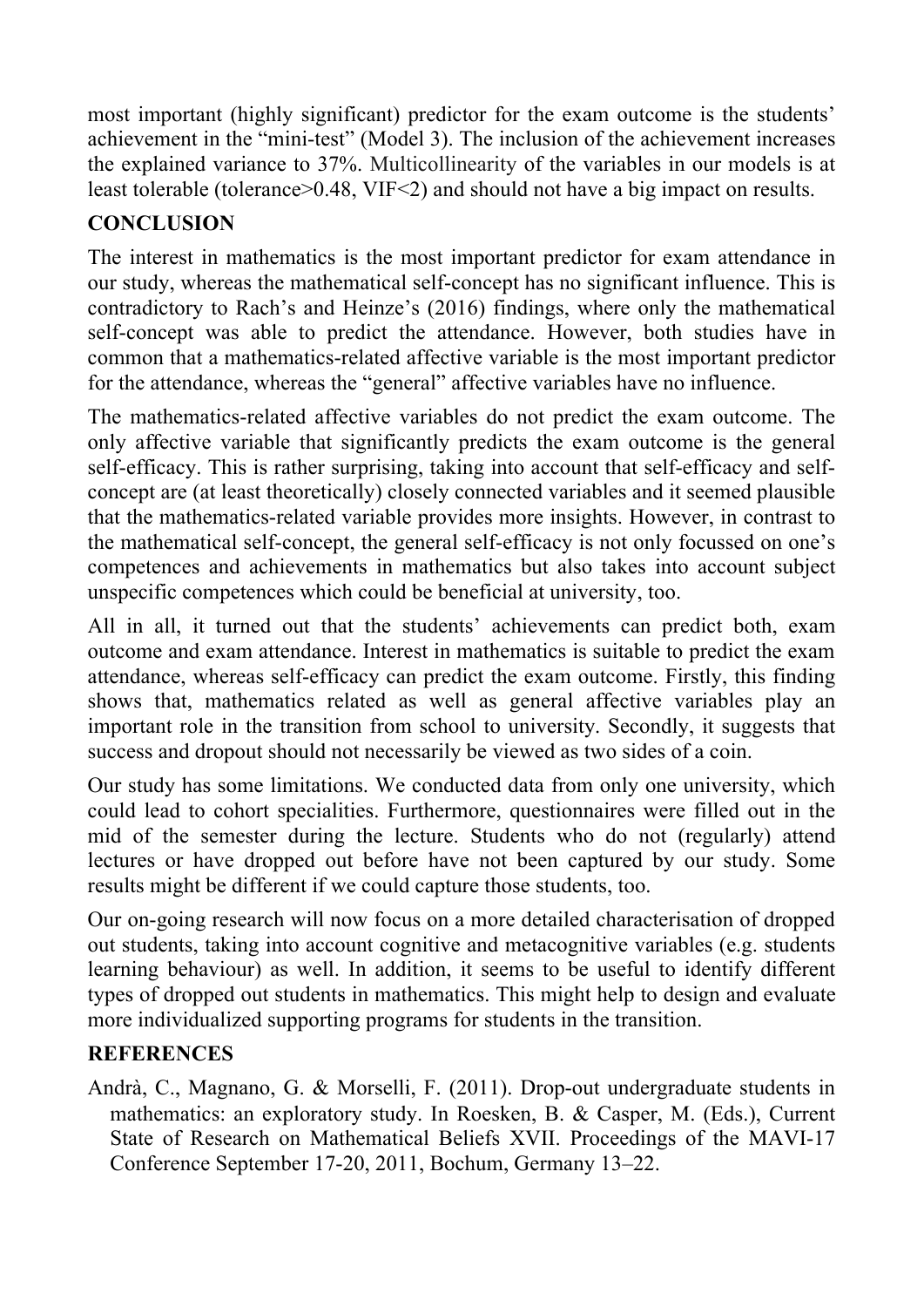- Baars, G. J. A., & Arnold, I. J. M. (2014). Early Identification and Characterization of Students Who Drop Out in the First Year at University. Journal of College Student Retention: Research, Theory & Practice, 16(1), 95-109.
- Beierlein, C., Kovaleva, A., Kemper, C. J., & Rammstedt, B. (2012). Ein Messinstrument zur Erfassung subjektiver Kompetenzerwartungen *(An Instrument to mearsure subjective Competenceexpectations)*. GESIS – Leibniz-Institut für Sozialwissenschaften. Retrieved from https://www.zpid.de/pub/tests/6490\_ASKU-Manual\_2012.PDF.
- Blömeke, S. (2009). Ausbildungs- und Berufserfolg im Lehramtsstudium im Vergleich zum Diplomstudium – Zur prognostischen Validität kognitiver und psycho-motivationaler Auswahlkriterien *(Success in pre service Teachers Studyprograms in contrast to Diplom Studyprograms – Regarding the prognostic validity of cognictive and psycho-cognitive criteria)*. Zeitschrift Für Erziehungswissenschaft, 12(1), 82–110.
- Bong, M., & Skaalvik, E. M. (2002). Academic Self-Concept and Self-Efficacy: How Different Are They Really? Educational Psychology Review, 15(1), 1–40.
- Chen, X. (2013). STEM Attrition: College Students' Paths Into and Out of STEM Fields. Washington, DC: National Center for Education Statistics, Institute of Education Sciences, U.S. Department of Education. Retrieved from https://nces.ed.gov/pubs2014/2014001rev.pdf.
- Daskalogianni, K., & Simpson, A. (2001). Beliefs Overhang: The Transition from School to University. In Winter, J. (Ed.), Proceedings of the British Society for Research into Learning Mathematics Vol. 2, 97-108.
- Dieter, M. & Törner, G. (2012). Vier von fünf geben auf *(Four out of five are giving up)*. Forschung und Lehre, 19(10) 826–827.
- Faye, C. & Sharpe, D. (2008). Academic Motivation in University: The Role of Basic Psychological Needs and Identity Formation. Canadian Journal of Behavioural Science, 40(4), 189–199.
- Geisler, S. (2017). Dropout & Persistence in University Mathematics. In Kaur, B., Ho, W.K., Toh, T.L., & Choy, B.H. (Eds.). Proceedings of the 41st Conference of the International Group for the Psychology of Mathematics Education, Vol. 1, p. 197. Singapore: PME.
- Grigutsch, S. & Törner, G. (1998). World views of mathematics held by university teachers of mathematics science. Retrieved from http://duepublico.uni-duisburgessen.de/servlets/DerivateServlet/Derivate-5249/mathe121998.pdf.
- Heublein, U., Hutzsch, C., Schreiber, J., Sommer, D. & Besuch, G. (2009). Ursachen des Studienabbruchs in Bachelor- und in herkömmlichen Studiengängen *(Reasons for Dropout in Bachelor- and conventional Studyprogramms*). HIS: Projektbericht, Dezember 2009. Retrieved from http://www.dzhw.eu/pdf/pub\_fh/fh-201002.pdf.